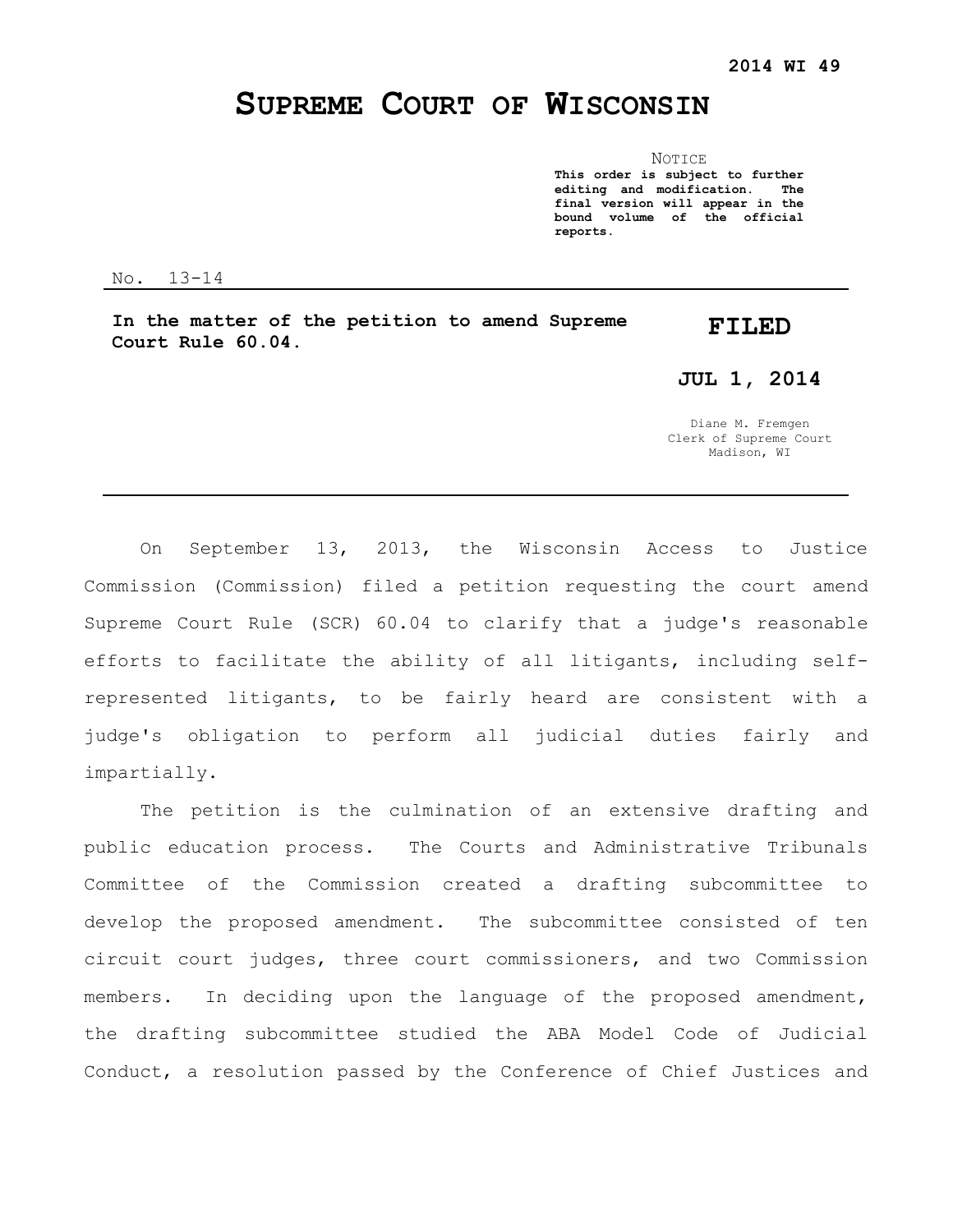Court Administrators, Resolution 2: In Support of Expanding Rule 2.2 of the ABA Model Code of Judicial Conduct to Reference Cases Involving Self-Represented Litigants, various versions adopted by other jurisdictions, and additional options presented in a memorandum prepared by the Self-Represented Litigation Network (SRLN), "Options for Alternative Comment Language."<sup>1</sup>

After developing a draft, members of the drafting subcommittee made presentations to the following groups of judges, court commissioners, and lawyers: Wisconsin Supreme Court Planning and Policy Advisory Committee, 2013 Judicial Family Law Seminar, Committee of Chief Judges, Wisconsin Trial Judges Association, Joint Conference of the Wisconsin Family Court Commissioners Association and the Wisconsin Association of Judicial Court Commissioners, 2013 Annual Meeting of the Wisconsin Municipal Judges Association, State Bar Section Leaders Council, State Bar Bench and Bar Committee, and State Bar Legal Assistance Committee. At these presentations, drafting subcommittee members solicited comments on the draft. The subcommittee also communicated by e-mail with each judge of the Wisconsin Court of Appeals about the proposed amendment and solicited their comments on the draft.

 $\overline{a}$ 

<sup>&</sup>lt;sup>1</sup> The complete title is "Model Code of Judicial Conduct Provisions on Self-Represented Litigation: Options for Alternative Comment Language Prepared in Support of Potential State Activity in Response to 2012 Resolution 2 of the Conference of Chief Justices and the Conference of State Court Administrators" (March 2013). http://www.ncsc.org/microsites/access-to-justice/home/Topics/Judicial -Role-in-Promoting-Access.aspx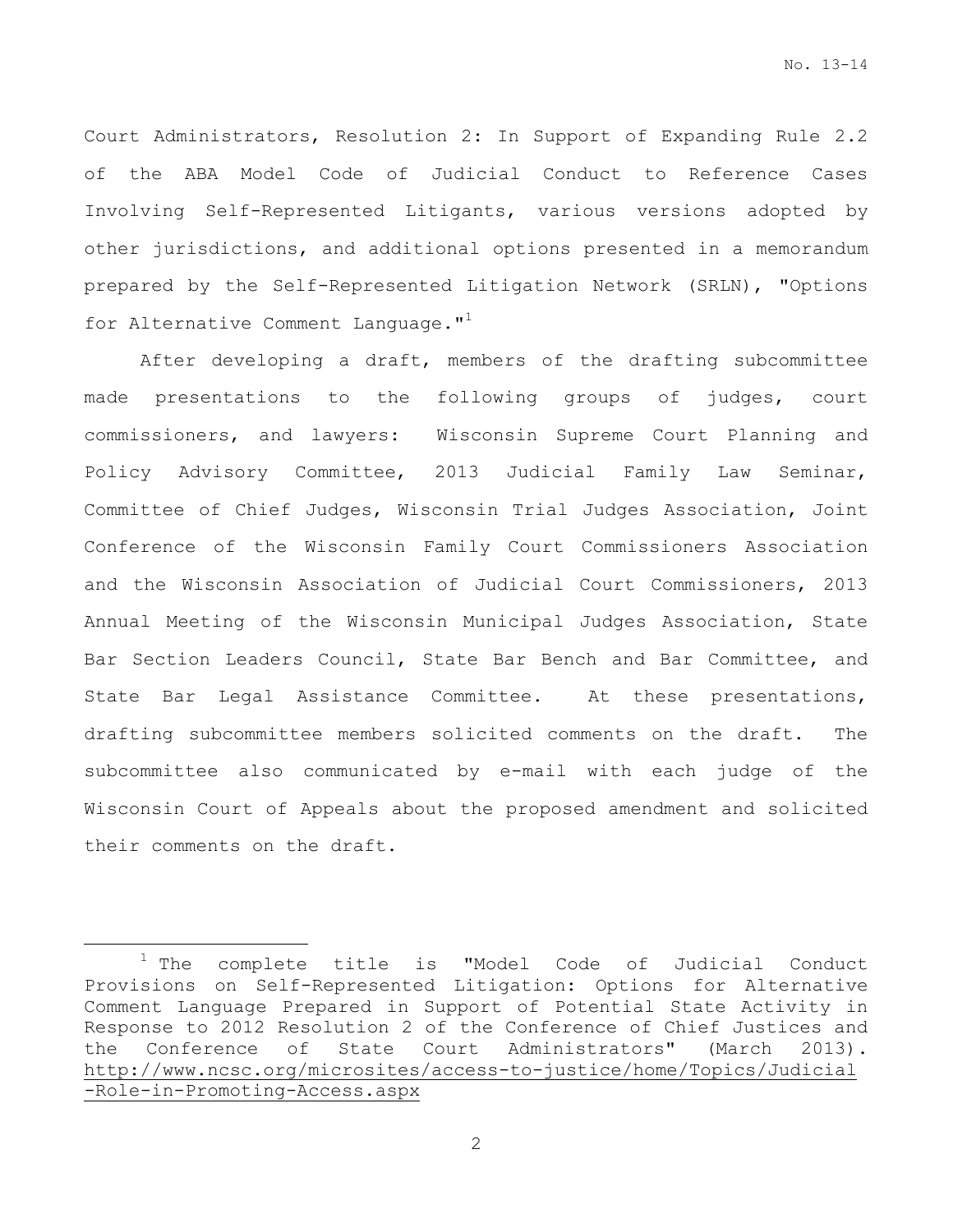There was broad support for the amendment proposed, with some suggestions for modification of the draft. The drafting subcommittee considered all the comments it received before deciding upon the version of the amendment contained in this petition.

On February 24, 2014, the court held a public hearing on the petition. The Honorable Margaret Vergeront, a member of the Commission, presented the petition to the court. A number of individuals appeared and spoke in favor of the petition.<sup>2</sup> The court also received and considered numerous written comments from: Attorney Gary L. Bakke; Attorney George K. Steil, Jr.; Attorney Daniel J. Hoff; Attorney Nadine I. Davy; Attorney Diane S. Diel; Attorney Susan A. Hansen; Attorney Gerald M. O'Brien; Attorney Thomas S. Sleik; Attorney John E. Danner; Attorney Sara A. Ponath; the Honorable Roderick A. Cameron, Chippewa County Circuit Court; the Honorable Richard J. Sankovitz, Milwaukee County Circuit Court; the Honorable Maxine Aldridge White, Milwaukee County Circuit Court; the Honorable Michael O. Bohren, Waukesha County Circuit Court; Fr. Bill

 $\overline{a}$ 

 $2$  The following persons appeared and spoke in support of the petition: the Honorable Daniel Koval, Municipal Judge, City of Madison; Attorney Patrick Fiedler, Axley Brynelson, LLP, President of the State Bar of Wisconsin; the Honorable Jeffrey Kremers, Chief Judge of Milwaukee County Circuit Court, Member of the Committee of Chief Judges; the Honorable Mary Kuhnmuench, Milwaukee County Circuit Court, President of the Wisconsin Trial Judges Association; the Honorable Kathryn Foster, Waukesha County Circuit Court; Attorney Michael Gonring, Quarles & Brady, LLP; the Honorable John Anderson, Bayfield County Circuit Court; Attorney Katherine Stewart, Family Court Commissioner of Barron County and Washburn County; the Honorable Dale Pasell, La Crosse County Circuit Court; and the Honorable Lisa Stark, Wisconsin Court of Appeals, Dean of the Wisconsin Judicial College.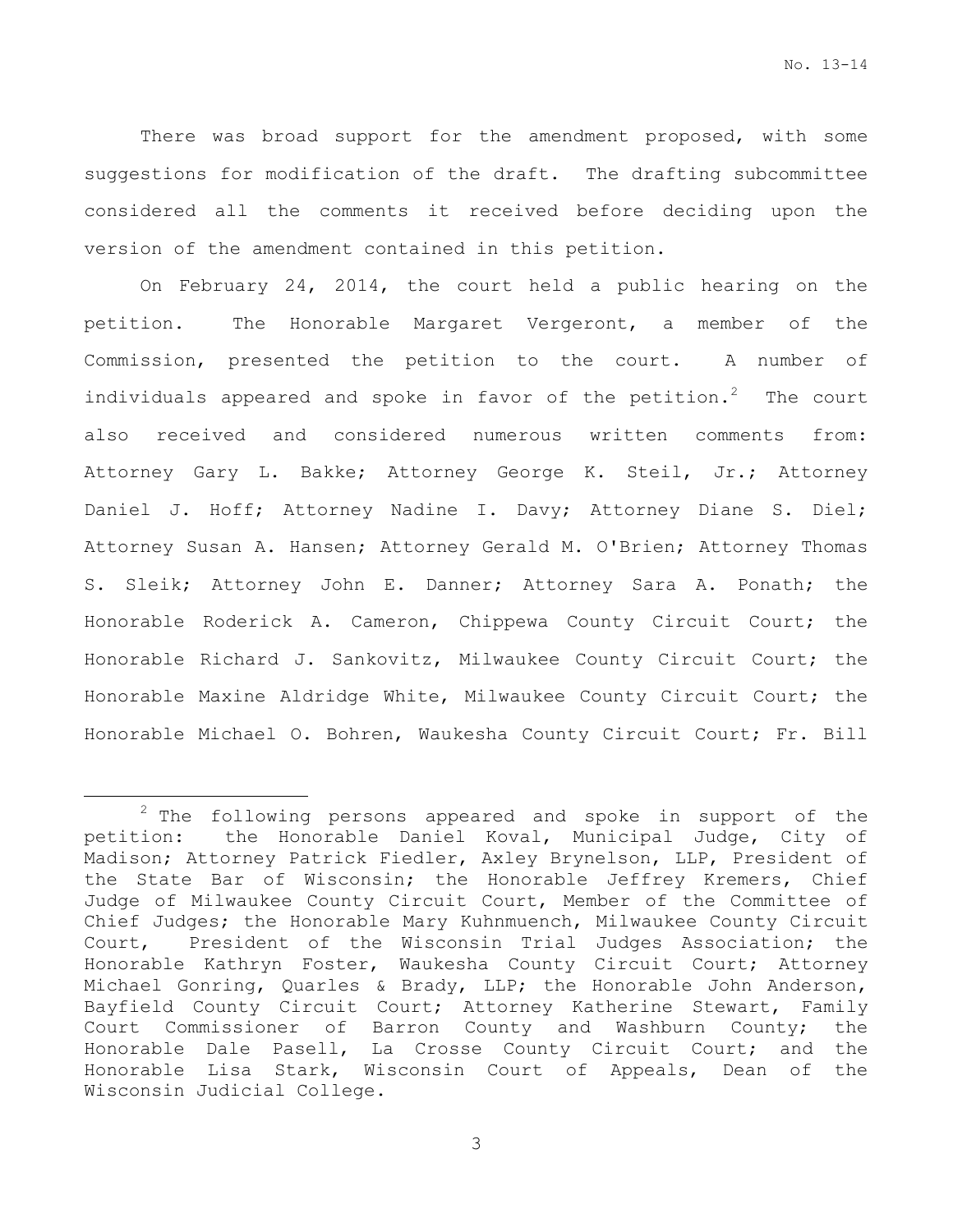Ribbens; Kristy P. Moran, Advocate, Barron County Domestic Abuse Project; Elizabeth Hanson, Legal Advocate, People Against Domestic and Sexual Abuse of Jefferson County; John Pfleiderer, Executive Director, Family Services of Beloit; Frances M. Price, Legal Advocate, Christine Ann Domestic Abuse Services, Inc.; Wendy Gehl, Legal Advocate and Staff Supervisor, Harbor House Domestic Abuse Programs; Braden Bayne-Allison, Vilas County Outreach Coordinator, Tri-County Counsel on Domestic Violence and Sexual Assault; Kory Kleinschmidt, Legal Advocate, The Women's Community, Inc.; Jeffrey C. Unger, member of the Wisconsin Access to Justice Commission; Committee of Chief Judges, by the Honorable Mary K. Wagner, Chair; Wisconsin Court of Appeals judges, by the Honorable Richard S. Brown, Chief Judge; End Domestic Abuse Wisconsin, by Patti Seger, Executive Director; Friends of Abused Families, Inc. of Washington County, by Attorney Courtney L. Meyer, Lisa Krenke, Executive Director, and Melissa Emberts, Legal Advocate; Legal Action of Wisconsin, by John F. Ebbott, Executive Director; State Bar of Wisconsin, by Patrick J. Fiedler, President, and by George C. Brown, Executive Director; Portage County Legal Aid Society, Inc., by Melissa Dalkert, President; Solutions Center Shelter and Support Services of Fond du Lac, by Lindee Kimball, Executive Director; Wisconsin Association of Judicial Court Commissioners, by Alice Rudebusch, President; Wisconsin Family Court Commissioners' Association, by Sandra K. Grady; Wisconsin Judicare, Inc.; Wisconsin Municipal Judges Association, by the Honorable Scott R. Letteny, President; Wisconsin Trial Judges Association, by the Honorable Mary M. Kuhnmuench, President; and Wisconsin Counties Association, by David Callender,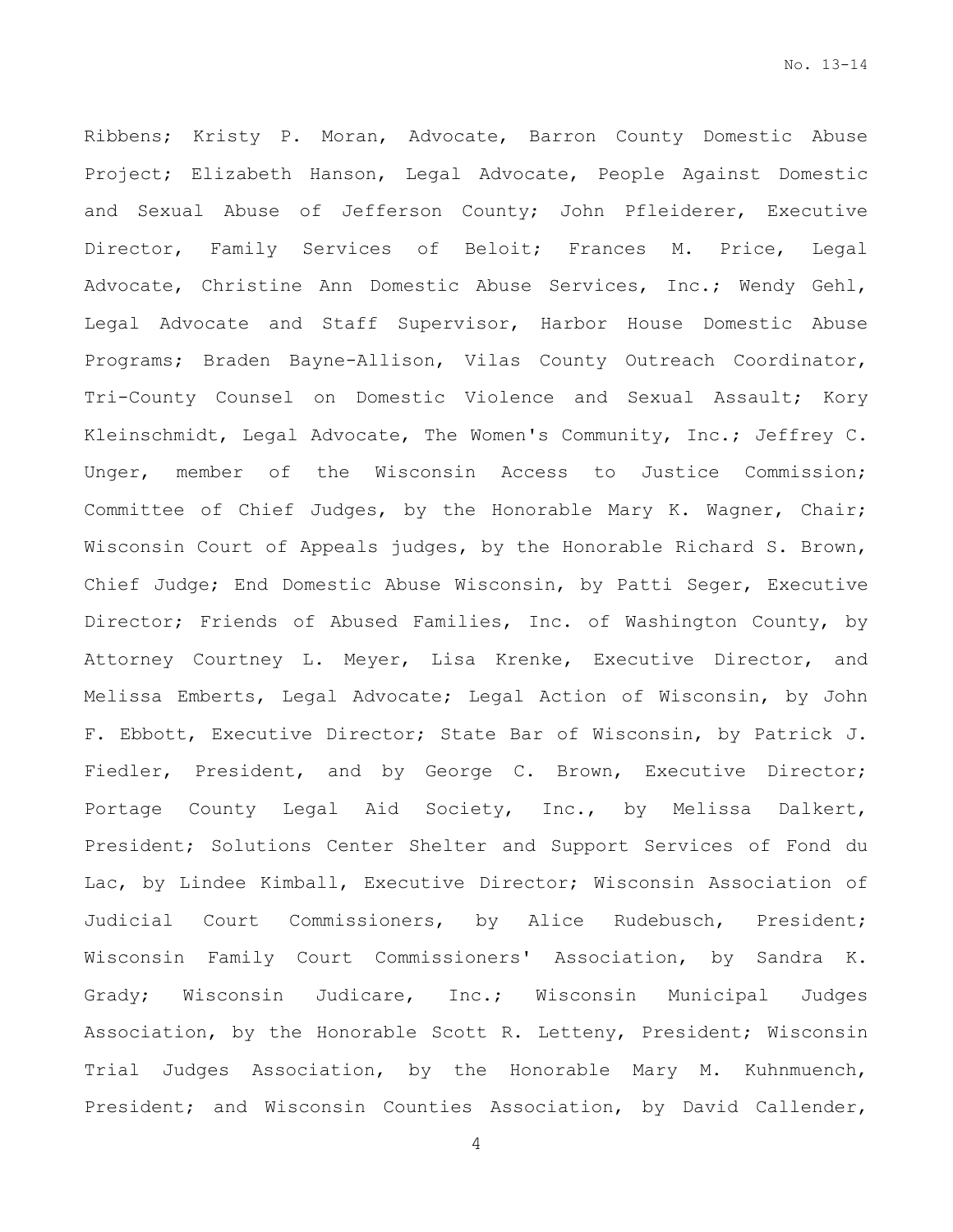Government Affairs Associate. All urged this court to adopt the petition.

The court discussed the petition at an open rules conference on May 27, 2014. The court discussed how a judge may facilitate the ability of all litigants, including self-represented litigants, to be fairly heard in a manner consistent with the judge's obligation to perform all judicial duties fairly and impartially. The court discussed the proposed amendment in the context of appellate courts and in criminal proceedings. The court noted that the specific practices listed in the proposed new Comment to SCR 60.04(1)(hm) are simply examples and are not exclusive, and that inclusion of these practices in the Comment does not obligate a judge to employ them.

Justice Patience Drake Roggensack expressed concern about the scope and impact of the proposal. The court discussed whether certain language could be added to better clarify the court's understanding that the proposal is not intended to change the law or impose new obligations on judges. Justice David T. Prosser requested that the court evaluate the impact of the rule, and the court discussed possible strategies for such a review. After some further discussion, the court voted 6:1 (Justice Roggensack dissenting) to approve the petition and adopt the proposed rule, subject to the understanding that it would be revised consistent with the court's discussion.

The majority of the court agrees that the Wisconsin Code of Judicial Conduct, SCR Ch. 60, should be amended to clarify that a judge's reasonable efforts to facilitate the ability of all litigants, including self-represented litigants, to be fairly heard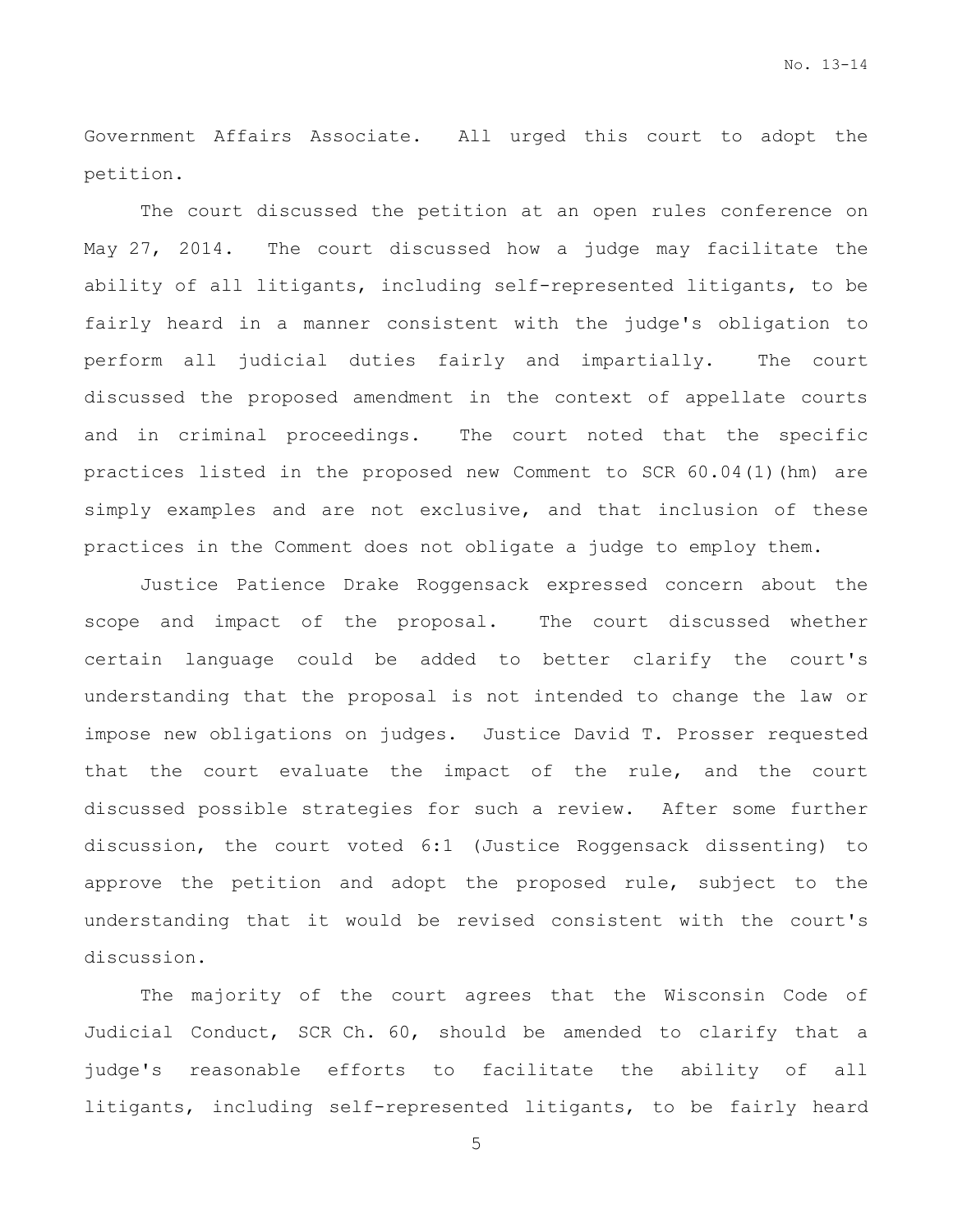are consistent with a judge's obligation to perform all judicial duties fairly and impartially. We commend the Commission for bringing this petition and thank the many interested persons who took the time to advise the court of their support for the proposed amendments.

IT IS ORDERED that 60.04 (1) (g) of the Supreme Court Rules is amended to read:

SCR 60.04 **(1)** (g) A judge shall accord to every person who has a legal interest in a proceeding, or to that person's lawyer, the right to be heard according to law. A judge may not initiate, permit, engage in or consider ex parte communications concerning a pending or impending action or proceeding except that:

IT IS FURTHER ORDERED that 60.04 (1) (h) of the Supreme Court Rules is amended to read:

SCR 60.04 **(1)** (h) A judge shall dispose of all judicial matters promptly $_{\tau}$  and efficiently and fairly.

IT IS FURTHER ORDERED that the first paragraph of the Comment to 60.04 (1) (h) of the Supreme Court Rules is amended to read:

#### Comment

In disposing of matters promptly $_{\tau}$  and efficiently-and fairly, a judge must demonstrate due regard for the rights of the parties to be heard and to have issues resolved without unnecessary cost or delay. Containing costs while preserving fundamental rights of parties also protects the interests of witnesses and the general public. A judge should monitor and supervise cases so as to reduce or eliminate dilatory practices, avoidable delays and unnecessary costs. A judge should encourage and seek to facilitate settlement, but parties should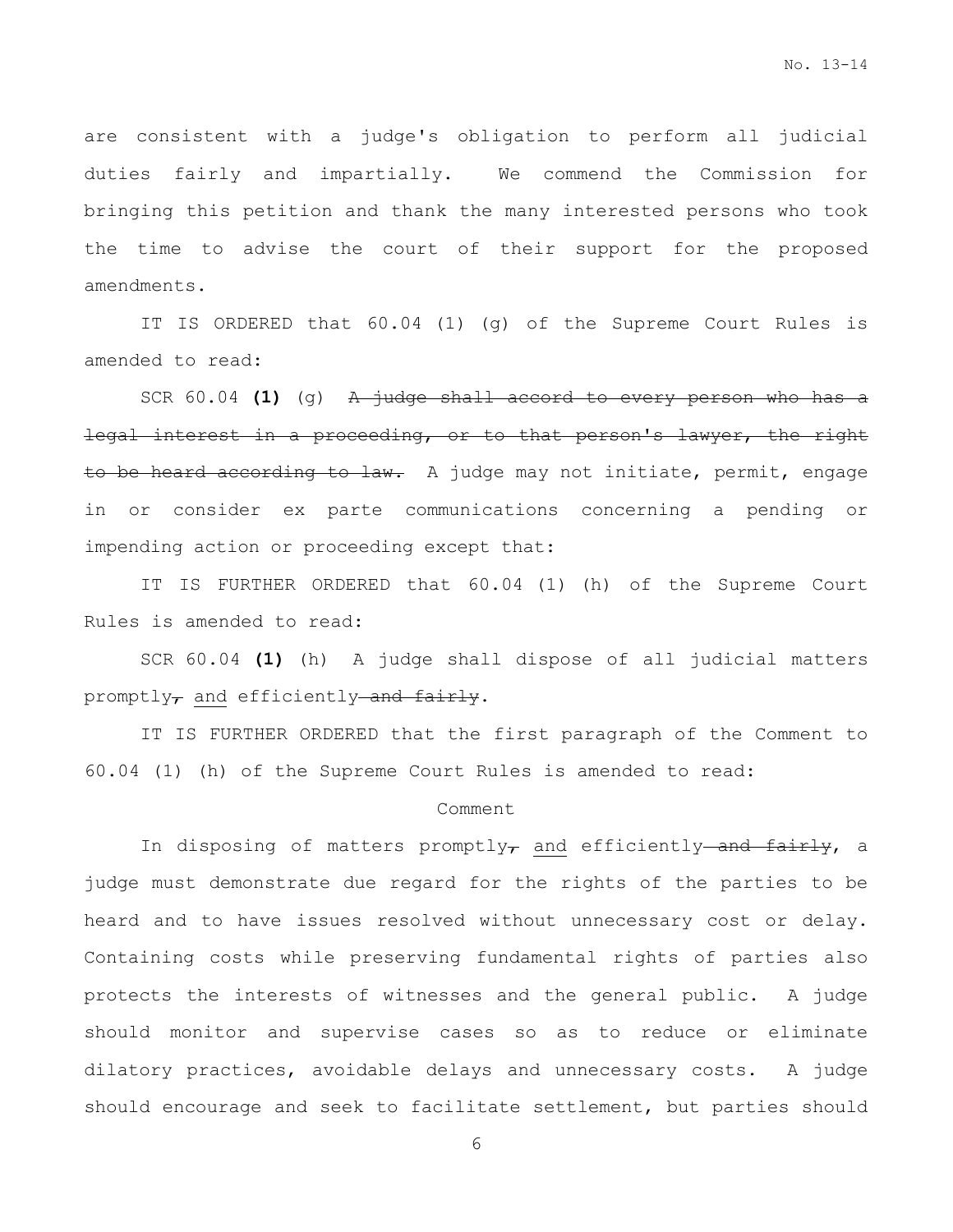not feel coerced into surrendering the right to have their controversy resolved by the courts.

IT IS FURTHER ORDERED that 60.04 (1) (hm) of the Supreme Court Rules is created to read:

SCR 60.04 **(1)** (hm) A judge shall uphold and apply the law and shall perform all duties of judicial office fairly and impartially. A judge shall also afford to every person who has a legal interest in a proceeding, or to that person's lawyer, the right to be heard according to the law. A judge may make reasonable efforts, consistent with the law and court rules, to facilitate the ability of all litigants, including self-represented litigants, to be fairly heard.

IT IS FURTHER ORDERED that a Comment to 60.04 (1) (hm) of the Supreme Court Rules is created to read:

#### COMMENT

A judge may exercise discretion consistent with the law and court rules to help ensure that all litigants are fairly heard. A judge's responsibility to promote access to justice, combined with the growth in litigation involving self-represented litigants, may warrant more frequent exercise of such discretion using techniques that enhance the process of reaching a fair determination in the case. Although the appropriate scope of such discretion and how it is exercised will vary with the circumstances of each case, a judge's exercise of such discretion will not generally raise a reasonable question about the judge's impartiality. Reasonable steps that a judge may take in the exercise of such discretion include, but are not limited to, the following: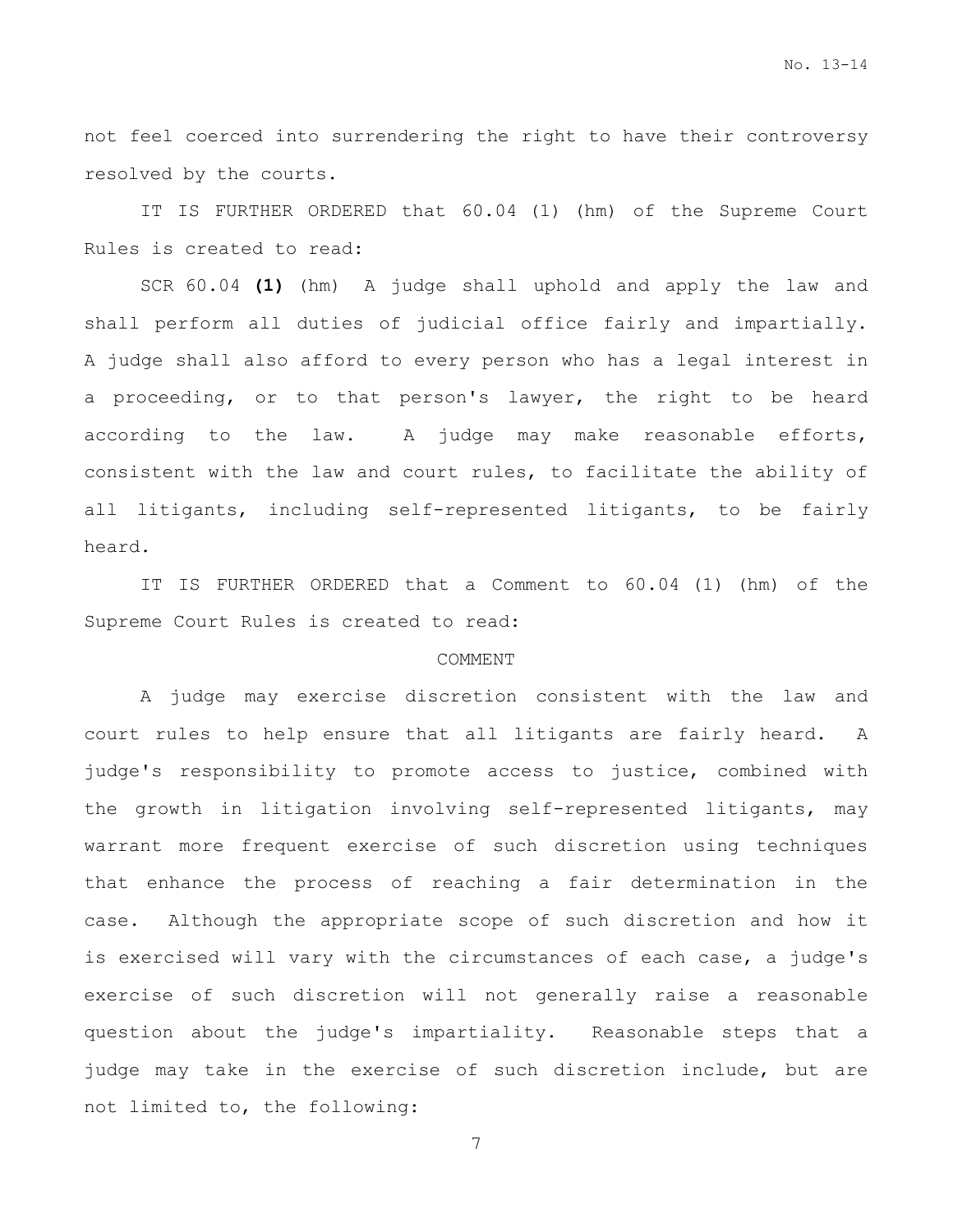1. Construe pleadings to facilitate consideration of the issues raised.

2. Provide information or explanation about the proceedings.

3. Explain legal concepts in everyday language.

4. Ask neutral questions to elicit or clarify information.

5. Modify the traditional order of taking evidence.

6. Permit narrative testimony.

7. Allow litigants to adopt their pleadings as their sworn testimony.

8. Refer litigants to any resources available to assist in the preparation of the case or enforcement and compliance with any order.

9. Inform litigants what will be happening next in the case and what is expected of them.

IT IS FURTHER ORDERED that the Comment to SCR 60.04 (1) (hm) is not adopted, but will be published and may be consulted for guidance in interpreting and applying the rule.

IT IS FURTHER ORDERED that the effective date of this order is July 1, 2014.

IT IS FURTHER ORDERED that that the amendment adopted pursuant to this order shall apply to proceedings commenced after the effective date of this rule and, insofar as is just and practicable, proceedings pending on the effective date.

IT IS FURTHER ORDERED that three years after the effective date of this order the court will evaluate the impact of this rule on the Wisconsin court system. To facilitate the court's review, the Committee of Chief Judges is directed to confer with the Wisconsin Court of Appeals and to convene a committee charged with filing a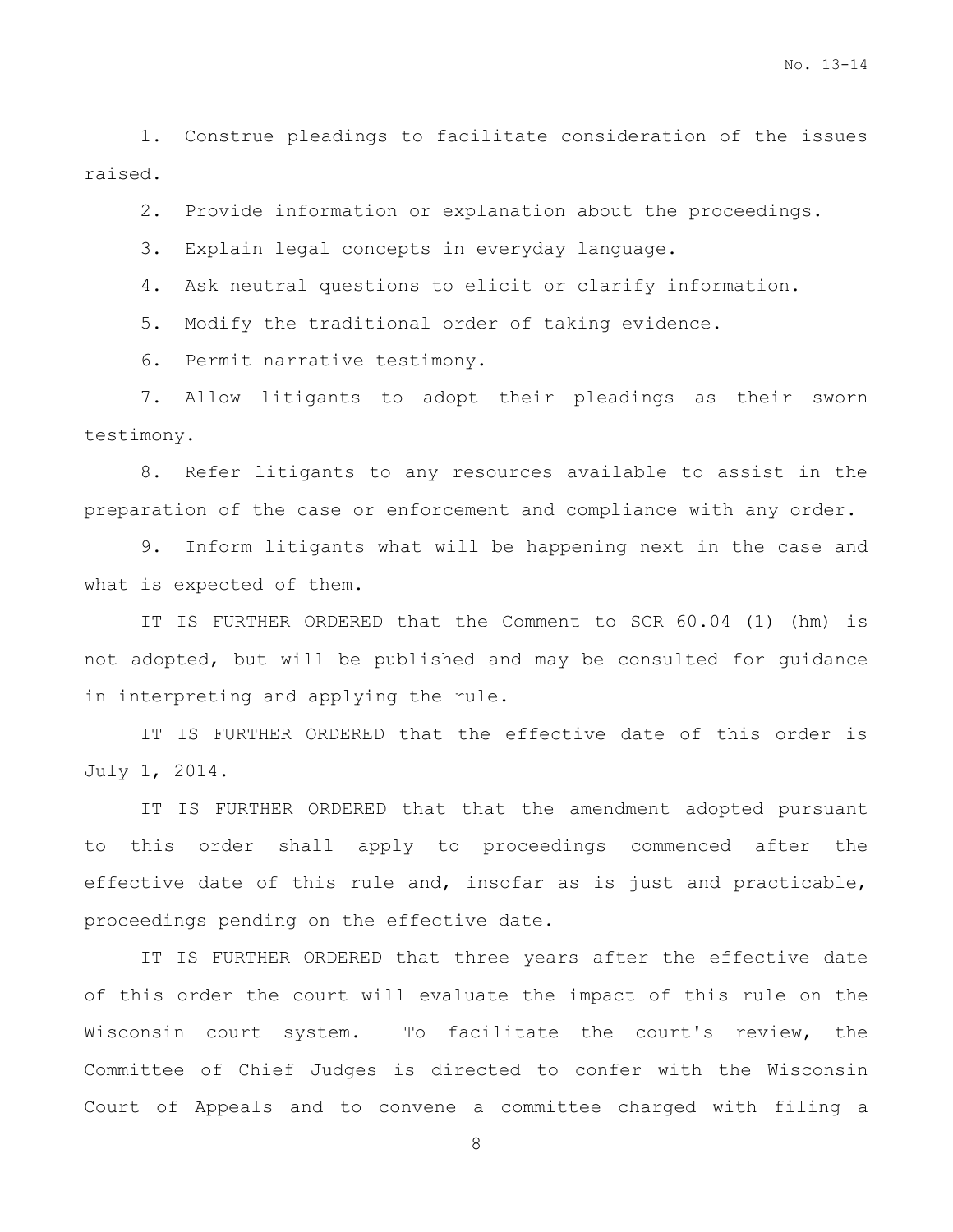No. 13-14

report with the court by January 1, 2015, proposing criteria and a protocol to evaluate these amendments. Upon receipt of the report, the court will schedule an open administrative rules conference to discuss the report and determine how to proceed with the review.

IT IS FURTHER ORDERED that notice of this amendment to 60.04 of the Supreme Court Rules be given by a single publication of a copy of this order in the official publications designated in SCR 80.01, including the official publishers' online databases, and on the Wisconsin court system's web site. The State Bar of Wisconsin shall provide notice of this order.

Dated at Madison, Wisconsin, this 1st day of July, 2014.

BY THE COURT:

Diane M. Fremgen Clerk of Supreme Court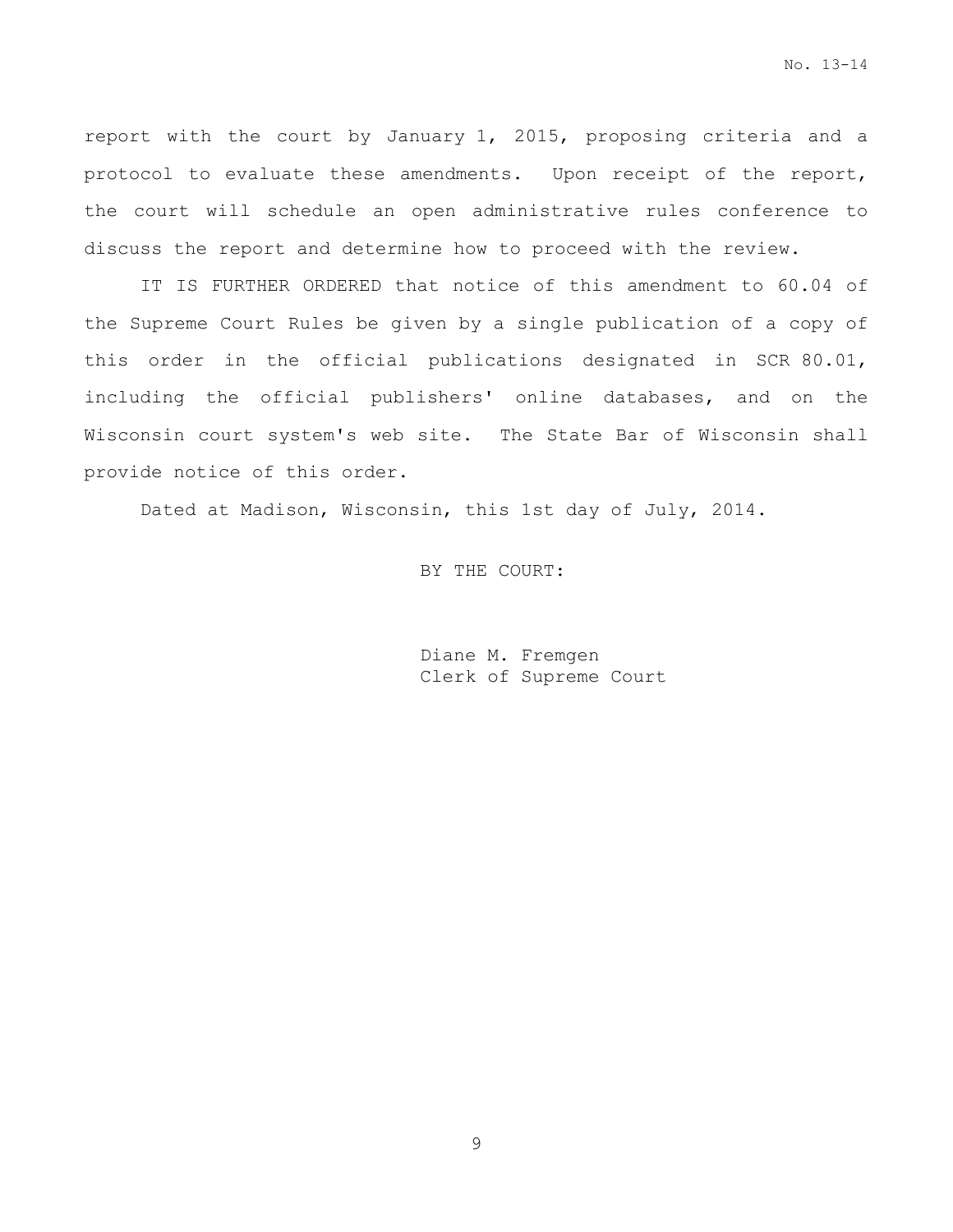¶1 DAVID T. PROSSER, J. *(concurring).* I approve Petition No. 13-14, to amend Supreme Court Rule (SCR) 60.04, with reservations. Although the petition has been modified by the court, it still presents some serious concerns.

¶2 A distinguished list of judges, attorneys, and lawrelated organizations has supported and promoted the petition, and they have offered a persuasive rationale why circuit court judges, court commissioners, and municipal judges need assurance that they may reasonably "facilitate" or "exercise discretion" to "ensure" that pro se litigants are "fairly heard" in Wisconsin courts. The petition not only provides assurance that such discretion will not violate ethical rules but also provides guidance by enumerating specific techniques for judges to "facilitate" such discretion.

¶3 My concerns with the petition involve (1) the scope of the new rule; (2) the expectations, if not directives, it places on judges; and (3) the impact it will have on the practice of law. Some of these concerns were not adequately addressed by the proponents of the petition. The court understands that if the rule has unintended consequences, the court will be held responsible, not the proponents. That is why the court has called for a review of the rule in three years.

¶4 To assist the future review, this concurrence will attempt to articulate my observations and concerns.

## SCOPE OF THE RULE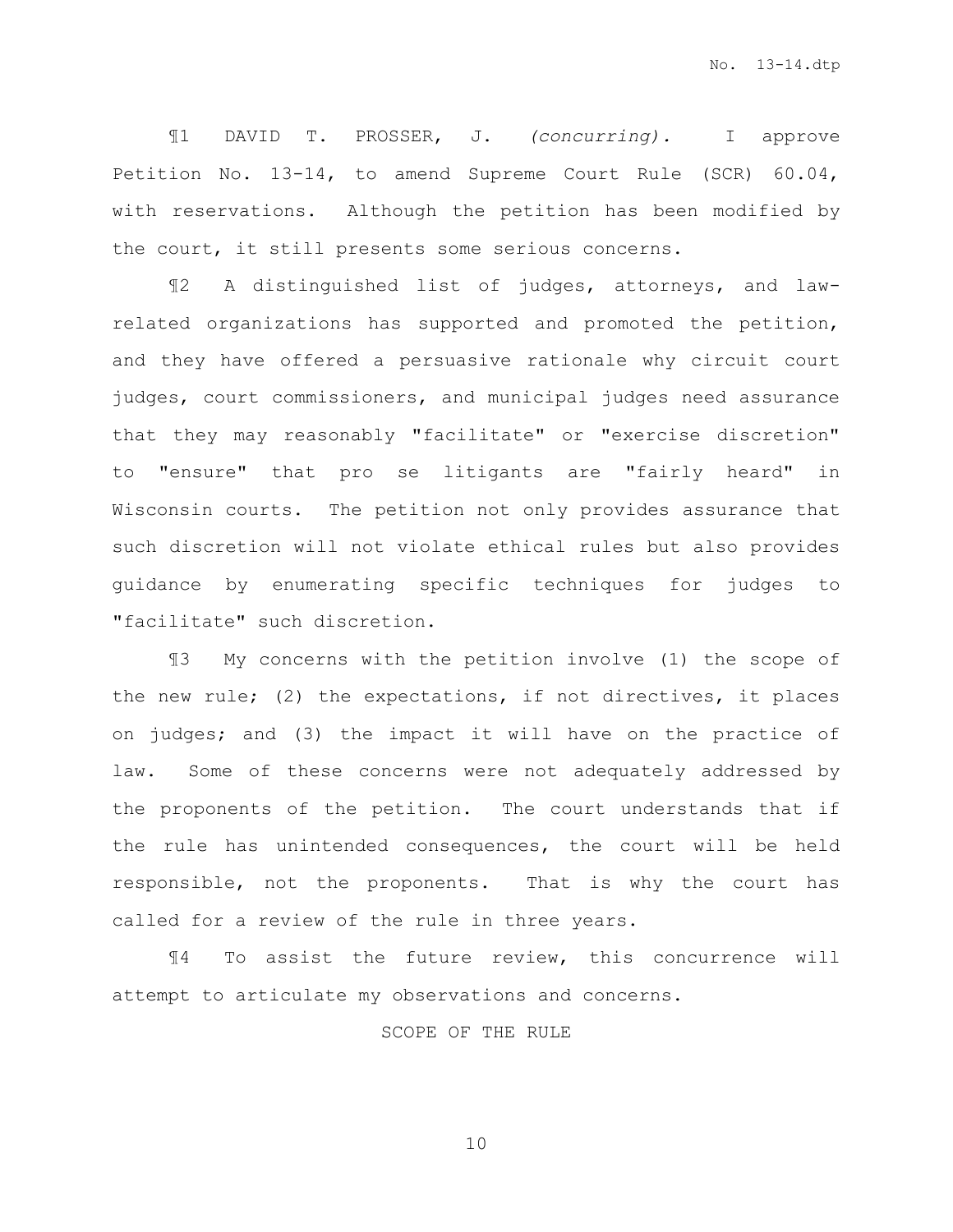¶5 Supreme Court Rule 60.04(1) contains general principles and is broadly worded. New paragraph (hm) is part of the rule's very broad scope.

a. Paragraph (hm) applies to all Wisconsin courts: municipal courts, circuit courts, the court of appeals, and the supreme court.

b. Paragraph (hm) applies to all types of cases, civil and criminal; to hearings and trials; and to appeals and extraordinary writs.

c. Paragraph (hm) applies to cases in which all parties are represented by counsel. Thus, it is not limited to cases involving pro se litigants.

¶6 Once one understands the scope of the rule, one begins to appreciate that the full implications of paragraph (hm) are not yet known.

¶7 To illustrate, I wondered what effect the paragraph would have on courts, including the supreme court, in evaluating postconviction motions filed under Wis. Stat. § 974.06. Did the original petition create an aspiration that postconviction motions would be treated less rigorously in the future "to facilitate the ability of all litigants, including selfrepresented litigants, to be fairly heard"? What about motions to withdraw pleas? What about motions under Wis. Stat. § 806.07 seeking relief from judgments? Articulation of these concerns caused the court to add the phrase "consistent with the law and court rules," so that paragraph (hm) now reads in part: "A judge may make reasonable efforts, consistent with the law and court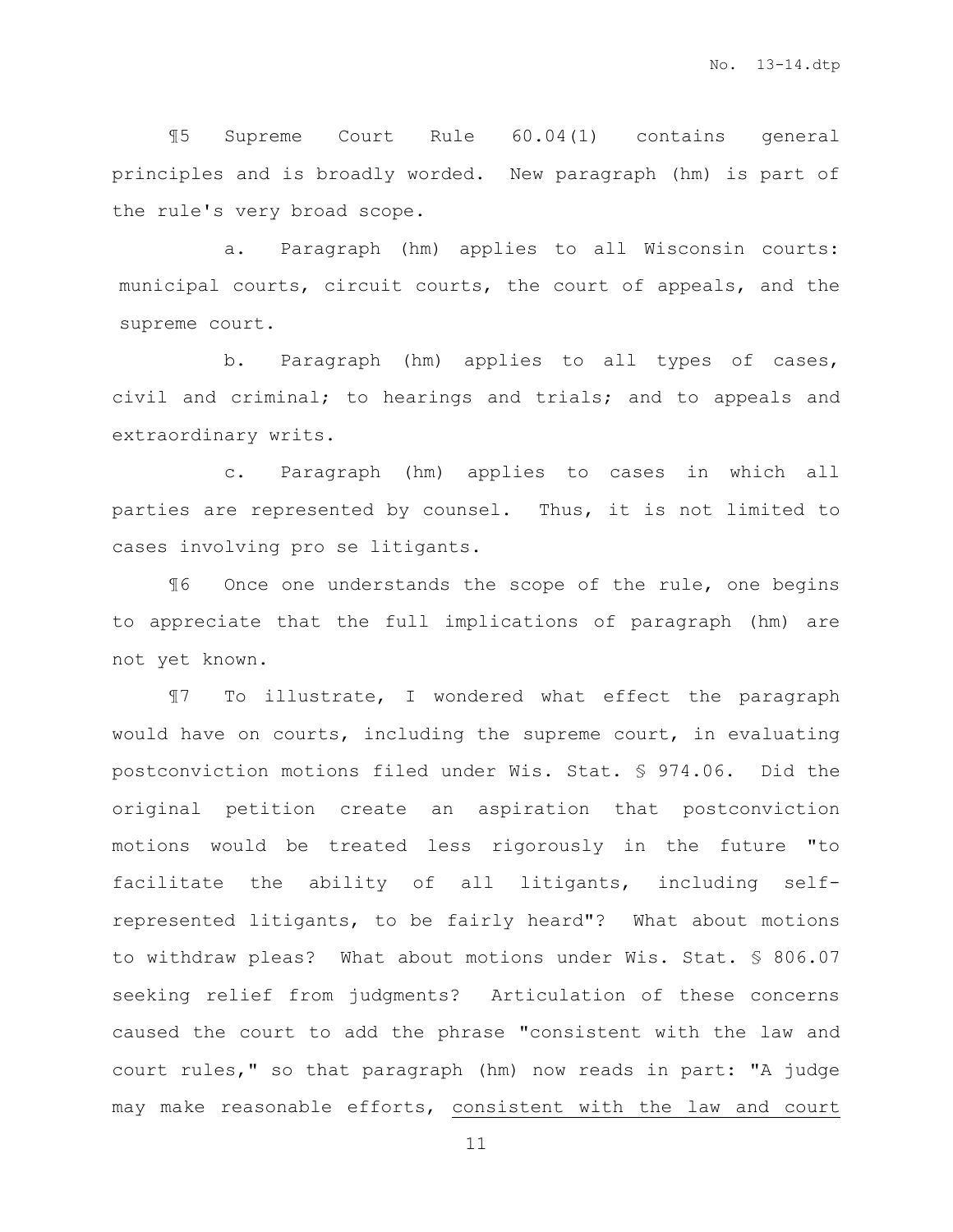rules, to facilitate the ability of all litigants, including self-represented litigants, to be fairly heard." (Emphasis added.) In other words, the paragraph is not intended to change substantive law. Nonetheless, it is expected to change court practice.

¶8 Because of the scope of the rule, it should be obvious that the "[r]easonable steps that a judge may take in the exercise of. . . discretion" will have to be adjusted to the context in which they are considered. For example, not all litigants are going to be able "to adopt their pleadings as their sworn testimony."

¶9 The petition moves a sentence——"A judge shall also afford to every person who has a legal interest in a proceeding, or to that person's lawyer, the right to be heard according to law"——from SCR 60.04(1)(g) to SCR 60.04(1)(hm). In the former SCR 60.04(1)(g), the sentence was followed immediately by the sentence: "A judge may not initiate, permit, engage in or consider ex parte communications concerning a pending or impending action or proceeding except that:". This sentence is followed by six enumerated exceptions.

¶10 The petition uncouples the sentence remaining in SCR 60.04(1)(g) (before the exceptions) from the sentence that is moved to SCR 60.04(1)(hm). The implications of this change in relation to ex parte communications are not entirely clear.

¶11 The "reasonable steps" that a judge may take under paragraph (hm) appear much more substantial than the steps that court staff may take under SCR 70.41. Whether this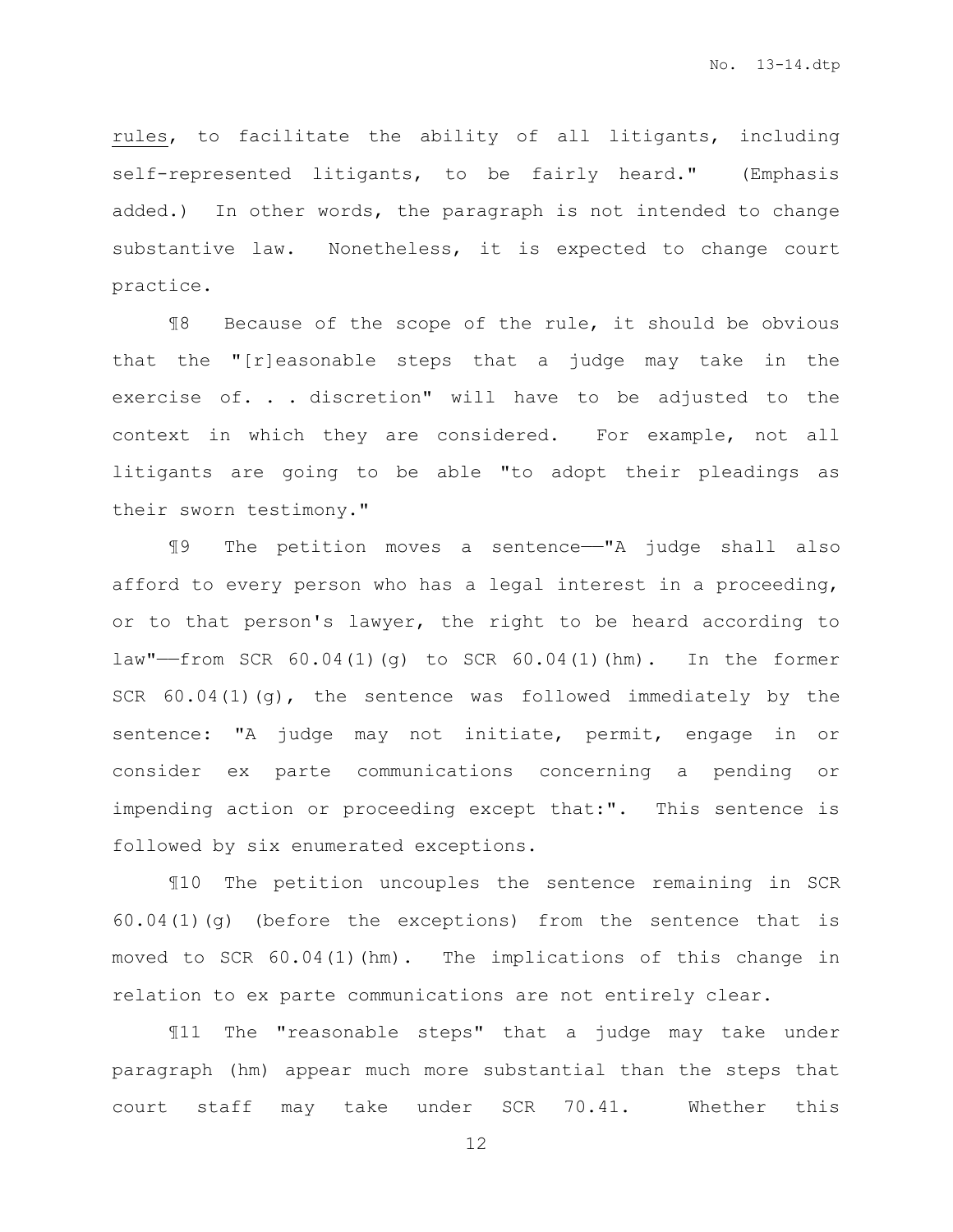inconsistency has any meaning in the long term remains to be seen.

## EXPECTATIONS FOR JUDGES

¶12 In the original petition, newly created paragraph (hm) included this sentence: "It is consistent with this rule for a judge to make reasonable efforts to facilitate the ability of all litigants, including self-represented litigants, to be fairly heard." (Emphasis added.) The COMMENT to paragraph (hm) began, "A judge should exercise discretion consistent with the law and court rules to help ensure that all litigants are fairly heard." (Emphasis added.) The PREAMBLE to SCR Chapter 60 explains that "The use of 'should' . . . in the rules is intended to encourage . . . specific conduct and as a statement of what is . . . appropriate conduct but not as a binding rule under which a judge may be disciplined." "Should" is defined elsewhere in court rules as "directory only, not mandatory, and connotes a duty or obligation to pursue a goal or objective." SCR 70.41(1)(e) (emphasis added).

¶13 Justice Roggensack expressed concern that some judges are not as enthusiastic about paragraph (hm) as the proponents of the petition and that these judges ought to retain discretion not to apply the rule. The court responded by inserting the word "may" into paragraph (hm), striking the "It is consistent with this rule" language. The court also substituted "may" for "should" in the COMMENT.

¶14 Although these changes were intended to preserve a judge's discretion whether to engage in the conduct paragraph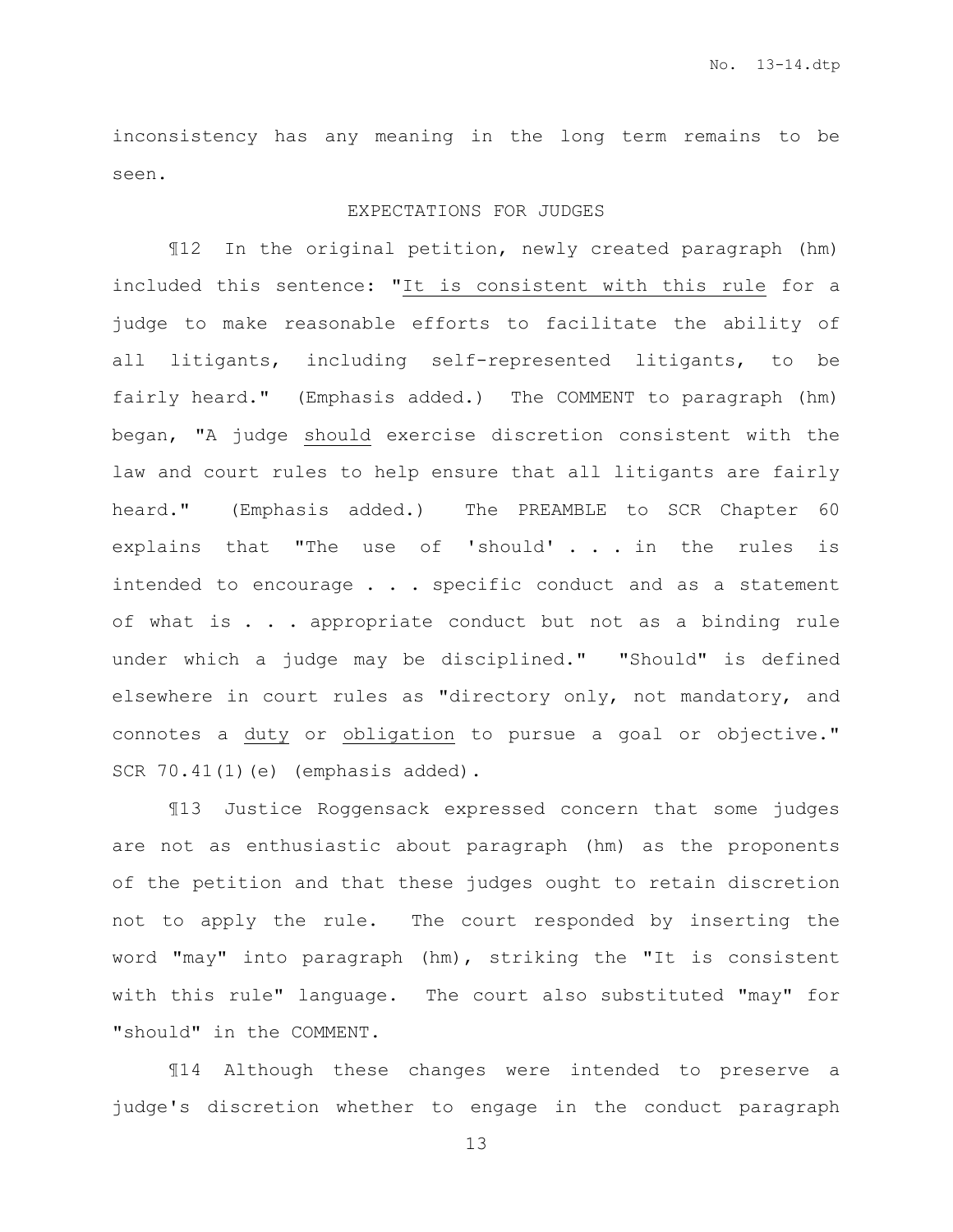(hm) suggests, the paragraph is likely to create expectations on the part of some litigants. After all, the COMMENT refers to "A judge's responsibility to promote access to justice;" paragraph (hm) speaks of "reasonable efforts  $\ldots$  . to facilitate;" and the COMMENT then adds "Reasonable steps that a judge may take in the exercise of such discretion include, but are not limited to" the nine possibilities enumerated in the COMMENT.

¶15 The new COMMENT will be printed in future editions of Wisconsin Supreme Court Rules and with the Supreme Court Rules published in the back of the Wisconsin Statutes. It would be naive to think that litigants and attorneys will not become familiar with the new list of judicial options, and they may expect an explanation of why the court has not used a requested option to assist a litigant inasmuch as this court has already described these as "reasonable steps."

¶16 The revision of SCR 60.04(1) should provide protection to judges who reasonably use the options outlined in the COMMENT. It remains to be seen what will happen when a judge declines to use a requested option.

# IMPACT ON THE PROFESSION

¶17 The legal profession is going through difficult times. The state's two law schools have reduced the size of their classes, in large part because some of their graduates have not been able to find remunerative legal employment. Many law firms have downsized.

¶18 What effect will paragraph (hm) have on the practice of law? Will it accelerate pro se litigation, with economic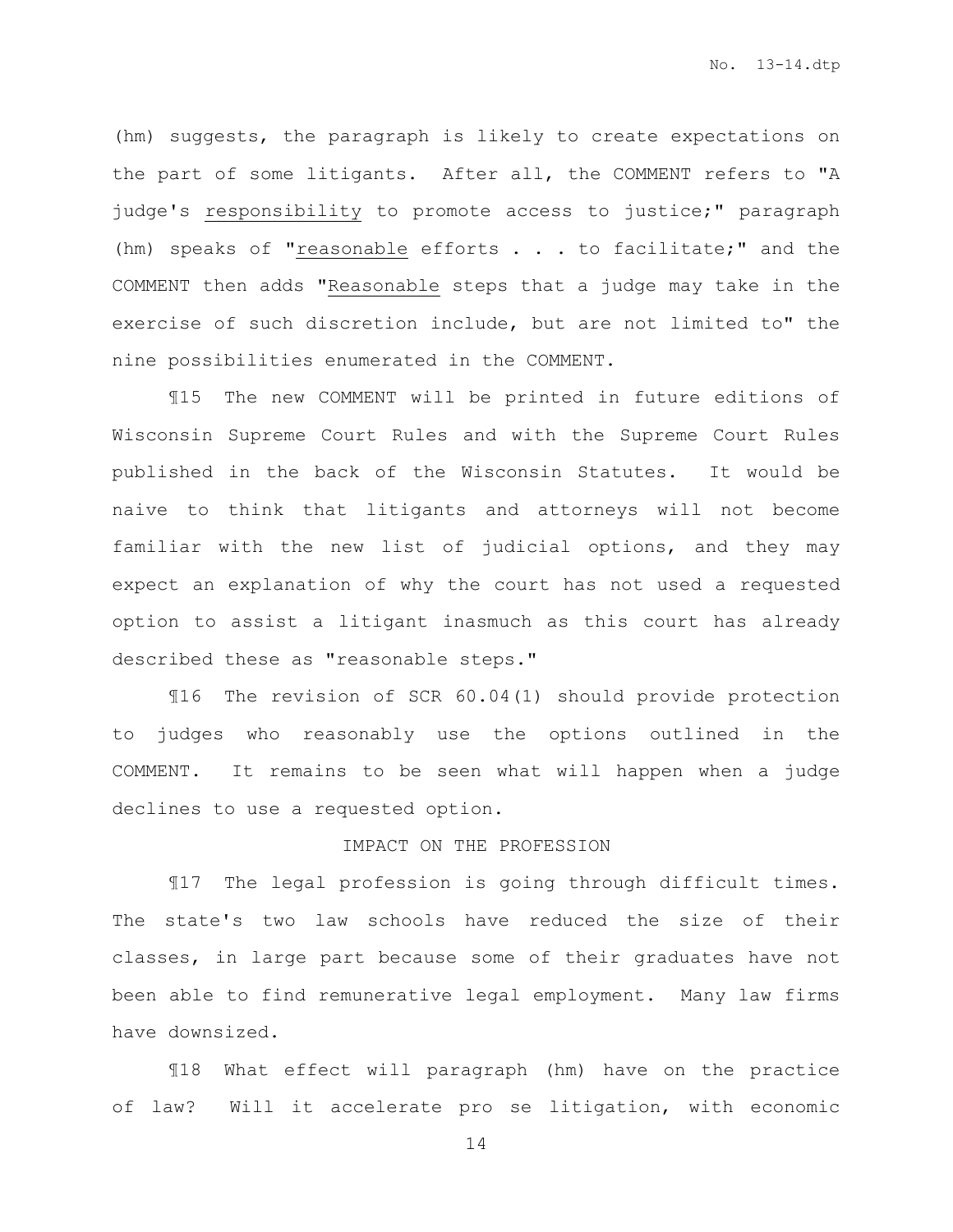consequences for the legal profession? Will some litigants question why they hired an attorney if the court is seen as providing assistance to an unrepresented, or even a represented, adversary? Several attorneys expressed the view that they don't mind some court assistance to pro se litigants because their clients must pay for their attorney's time while the pro se litigant gets his or her act together. Wasted time can be expensive. This view has merit, but I doubt that it is universal.

¶19 The proponents assert that all the techniques enumerated in the COMMENT are already authorized by law. That may be true. However, they have never before been compiled in one place and officially described as "reasonable steps." Clearly, the proponents believe that pro se litigants "may warrant more frequent exercise of such discretion using techniques that enhance the process of reaching a fair determination."

#### CONCLUSION

¶20 The judiciary should not be afraid of change. It must be willing to adapt to new circumstances. This is why I voted for the petition. Nonetheless, voting for a rule change without thinking about the possible consequences of the change is not the kind of endorsement that the times require.

¶21 For the foregoing reasons, I respectfully concur.

¶22 I am authorized to state that Justice PATIENCE DRAKE ROGGENSACK joins this concurrence.